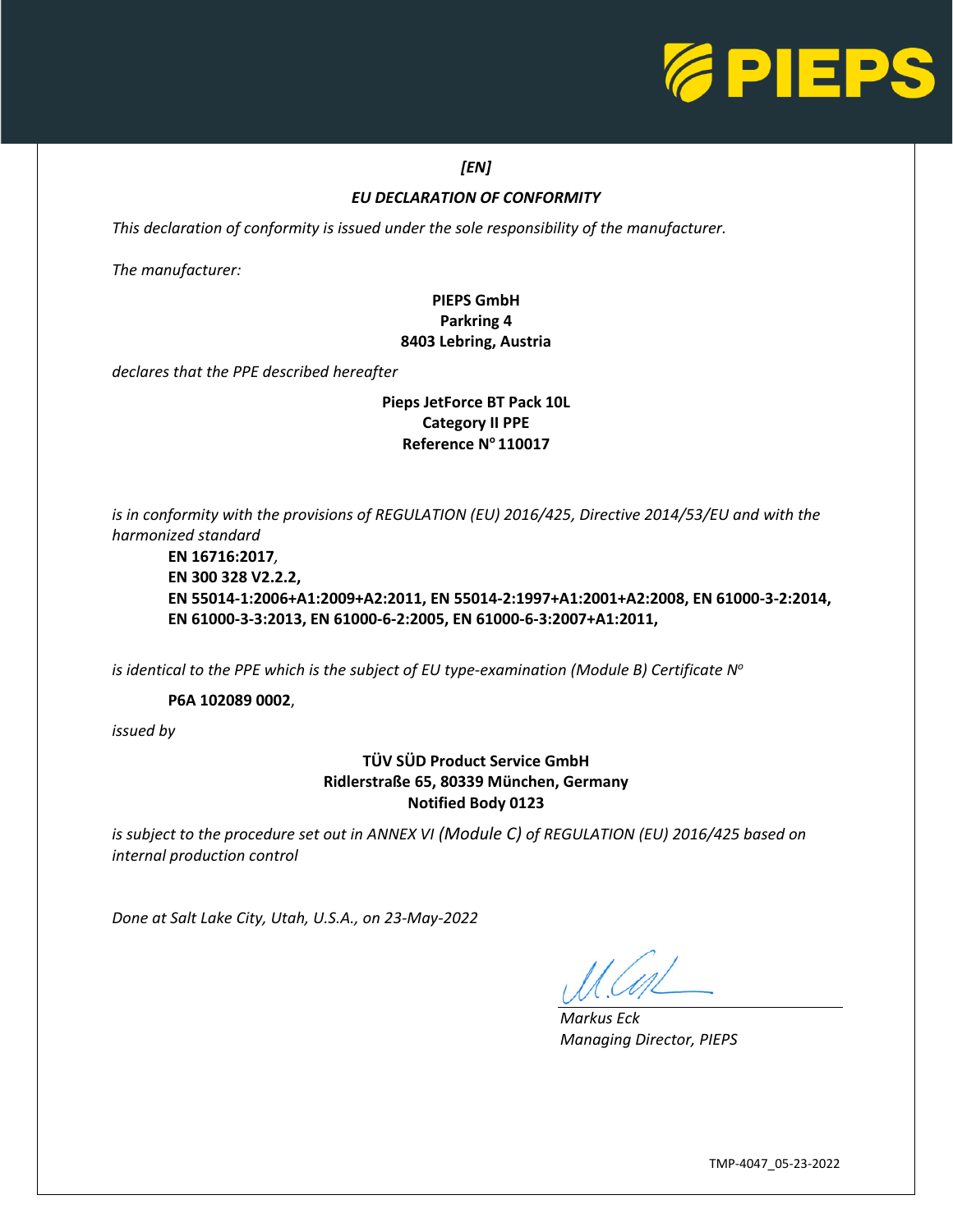

## *[FR]*

## *DÉCLARATION UE DE CONFORMITÉ*

La présente déclaration de conformité est établie sous la seule responsabilité du fabricant.

*Le fabricant :*

## **PIEPS GmbH Parkring 4 8403 Lebring, Austria**

*déclare que l'EPI décrit ci-après*

#### **Pieps JetForce BT Pack 10L EPI Catégorie II Référence N° 110017**

*est conforme aux dispositions du RÈGLEMENT (UE) 2016/425, DIRECTIVE 2014/53/UE et à la norme harmonisée correspondante*

**EN 16716:2017***,* **EN 300 328 V2.2.2, EN 55014-1:2006+A1:2009+A2:2011, EN 55014-2:1997+A1:2001+A2:2008, EN 61000-3-2:2014, EN 61000-3-3:2013, EN 61000-6-2:2005, EN 61000-6-3:2007+A1:2011,**

*est identique à l'EPI ayant fait l'objet de l'examen UE de type (Module B) Certificat N°*

**P6A 102089 0002**,

*délivré par*

## **TÜV SÜD Product Service GmbH Ridlerstraße 65, 80339 München, Germany Organisme notifié 0123**

*est soumis à la procédure énoncée à l'article ANNEX VI (Module C) du RÈGLEMENT (UE) 2016/425 sur la base du contrôle interne de la fabrication*

*Fait à Salt Lake City, Utah, U.S.A., le 23-May-2022*

L

*Markus Eck Directeur général, PIEPS*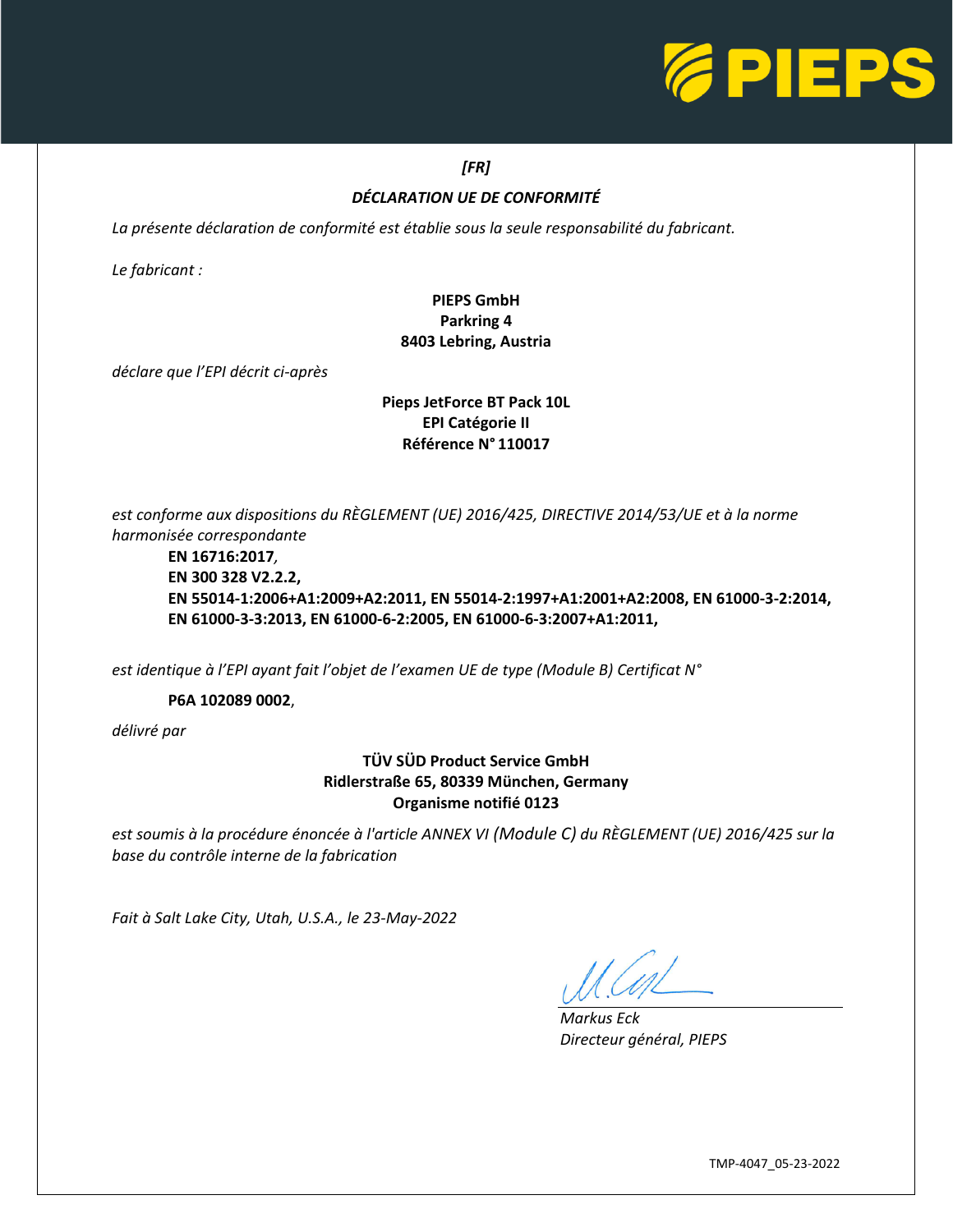

## *[DE]*

## *EU-KONFORMITÄTSERKLÄRUNG*

*Die alleinige Verantwortung für die Ausstellung dieser Konformitätserklärung trägt der Hersteller.* 

*Der Hersteller:*

## **PIEPS GmbH Parkring 4 8403 Lebring, Austria**

*erklärt, dass die nachfolgend beschriebene PSA:*

#### **Pieps JetForce BT Pack 10L Kategorie II PSA Referenznr. 110017**

*die Bestimmungen der VERORDNUNG (EU) 2016/425, RICHTLINIE 2014/53/EU und der folgenden harmonisierten Norm erfüllt:*

**EN 16716:2017***,* **EN 300 328 V2.2.2, EN 55014-1:2006+A1:2009+A2:2011, EN 55014-2:1997+A1:2001+A2:2008, EN 61000-3-2:2014, EN 61000-3-3:2013, EN 61000-6-2:2005, EN 61000-6-3:2007+A1:2011,**

*mit der PSA identisch ist, die Gegenstand der EU-Baumusterprüfbescheinigung (Modul B) Nr.*

#### **P6A 102089 0002**,

*ist, ausgestellt durch:*

### **TÜV SÜD Product Service GmbH Ridlerstraße 65, 80339 München, Germany Zertifizierungsinstitut 0123**

*dem im Abschnitt ANNEX VI (Module C) der VERORDNUNG (EU) 2016/425 beschriebenen Verfahren auf der Grundlage der internen Fertigungskontrolle unterliegt*

*Durchgeführt in Salt Lake City, Utah, U.S.A., am 23-May-2022*

L

*Markus Eck Geschäftsführung, PIEPS*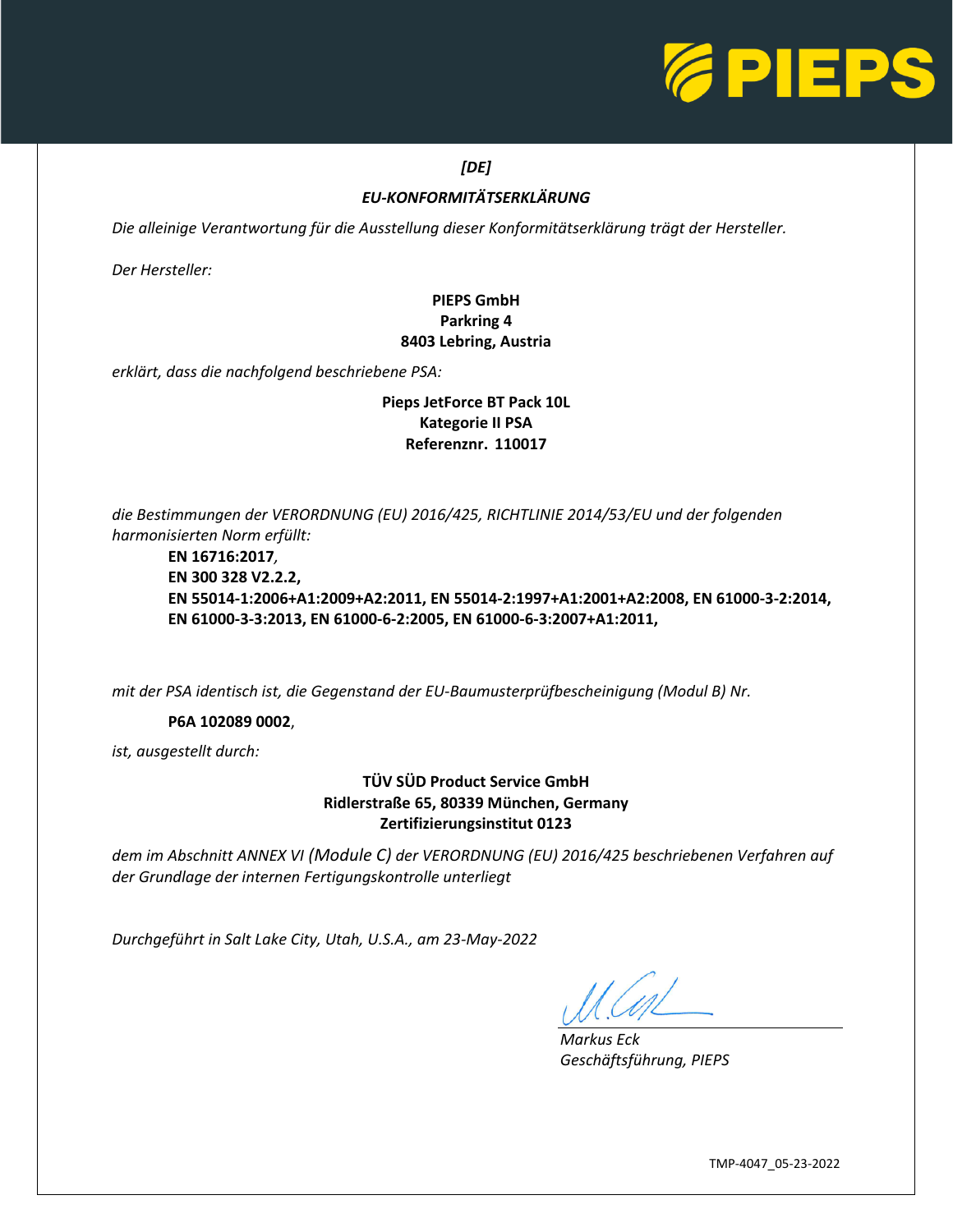

## *[IT]*

#### *DICHIARAZIONE DI CONFORMITA' UE*

*La presente dichiarazione di conformità è rilasciata sotto la sola responsabilità del produttore.* 

*Il produttore:*

## **PIEPS GmbH Parkring 4 8403 Lebring, Austria**

*dichiara che il DPI descritto qui di seguito*

#### **Pieps JetForce BT Pack 10L Categoria II DPI Riferimento n<sup>o</sup>110017**

*è conforme alle disposizioni del REGOLAMENTO (UE) 2016/425, DIRETTIVA 2014/53/UE e con lo standard armonizzato*

**EN 16716:2017***,* **EN 300 328 V2.2.2, EN 55014-1:2006+A1:2009+A2:2011, EN 55014-2:1997+A1:2001+A2:2008, EN 61000-3-2:2014, EN 61000-3-3:2013, EN 61000-6-2:2005, EN 61000-6-3:2007+A1:2011,**

*è identico al DPI oggetto del certificato di esame CE (modulo B) n<sup>o</sup>*

**P6A 102089 0002**,

*rilasciato da*

## **TÜV SÜD Product Service GmbH Ridlerstraße 65, 80339 München, Germany Organismo notificato 0123**

*è soggetto alla procedura descritta in ANNEX VI (Module C) del REGOLAMENTO (UE) 2016/425 sulla base del controllo interno della produzione*

*Eseguito in Salt Lake City, Utah, U.S.A., su 23-May-2022*

L

*Markus Eck Amministratore delegato, PIEPS*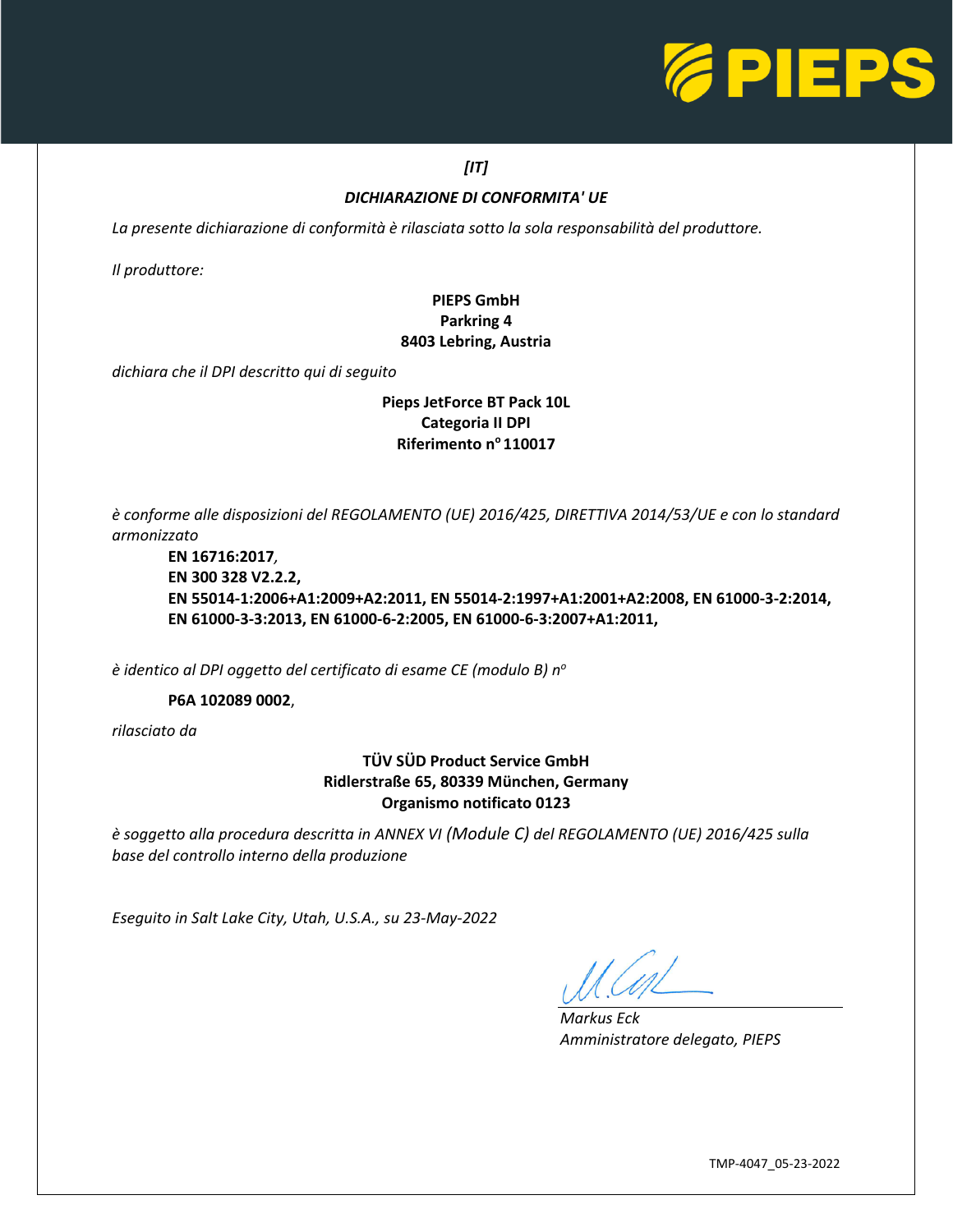

## *[ES]*

### *DECLARACIÓN DE CONFORMIDAD UE*

*La presente declaración de conformidad se expide bajo la responsabilidad exclusiva del fabricante.* 

*El fabricante:*

## **PIEPS GmbH Parkring 4 8403 Lebring, Austria**

*declara que el EPI descrito a continuación*

#### **Pieps JetForce BT Pack 10L EPI de categoría II N.<sup>o</sup>de referencia 110017**

*cumple con las disposiciones del REGLAMENTO (UE) 2016/425, DIRECTIVA 2014/53/UE y la norma armonizada*

**EN 16716:2017***,* **EN 300 328 V2.2.2, EN 55014-1:2006+A1:2009+A2:2011, EN 55014-2:1997+A1:2001+A2:2008, EN 61000-3-2:2014, EN 61000-3-3:2013, EN 61000-6-2:2005, EN 61000-6-3:2007+A1:2011,**

*es idéntico al EPI sujeto al examen UE de tipo (módulo B) con n.<sup>o</sup>de certificado*

#### **P6A 102089 0002**,

*expedido por*

## **TÜV SÜD Product Service GmbH Ridlerstraße 65, 80339 München, Germany Organismo notificado 0123**

*está sujeto al procedimiento establecido en el apartado relativo al ANNEX VI (Module C) del REGLAMENTO (UE) 2016/425 basado en el control interno de la producción*

*Realizado en Salt Lake City, Utah, U.S.A., con fecha de 23-May-2022*

L

*Markus Eck Director General, PIEPS*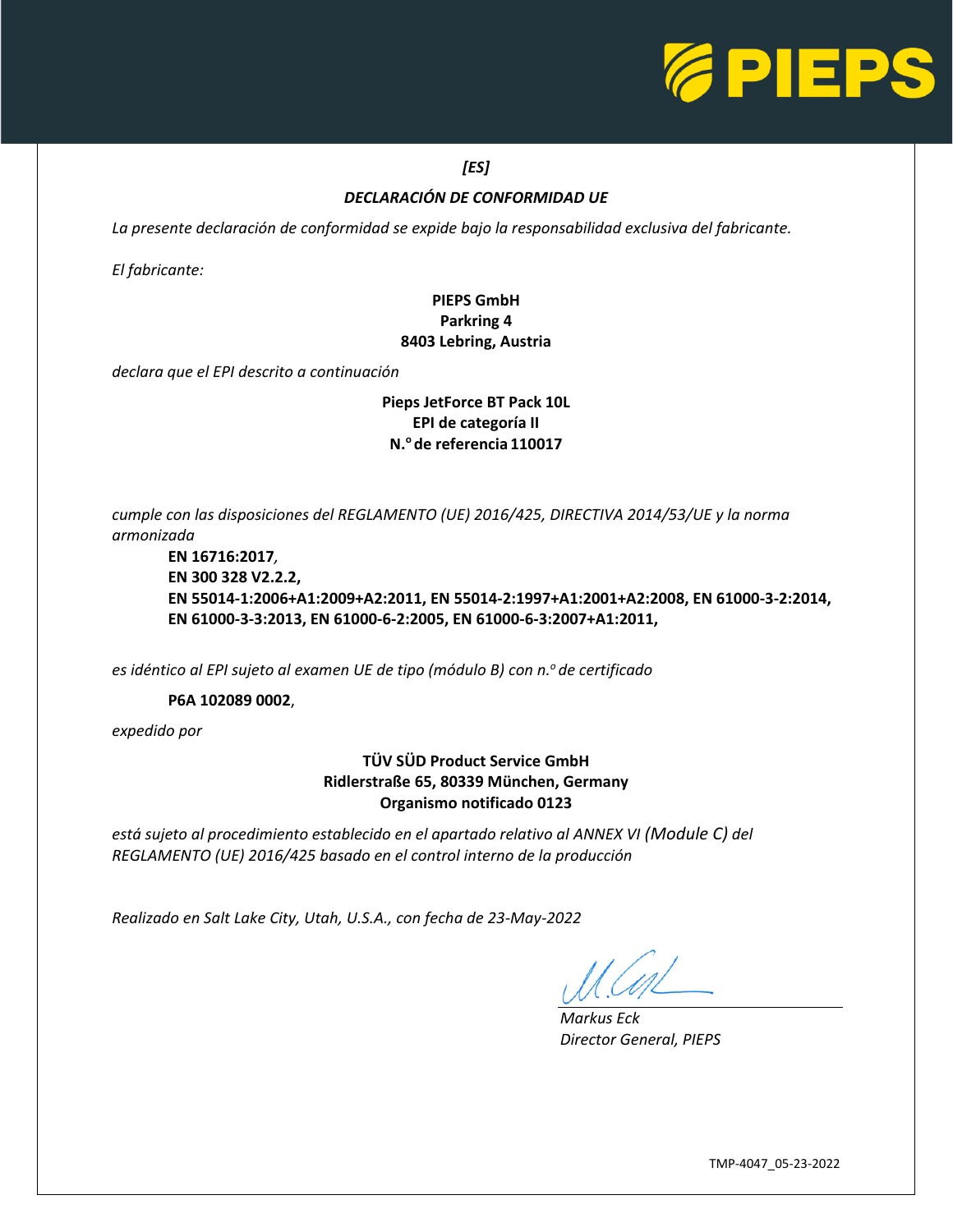

## *[PT]*

## *DECLARAÇÃO DE CONFORMIDADE UE*

*A presente declaração de conformidade é emitida sob a exclusiva responsabilidade do fabricante.* 

*O fabricante:*

## **PIEPS GmbH Parkring 4 8403 Lebring, Austria**

*declara que o EPI que em seguida se descreve*

## **Pieps JetForce BT Pack 10L EPI de categoria II N.<sup>o</sup> de referência110017**

*está em conformidade com os requisitos do REGULAMENTO (UE) 2016/425, DIRETIVA 2014/53/UE e com as normas harmonizadas*

**EN 16716:2017***,* **EN 300 328 V2.2.2, EN 55014-1:2006+A1:2009+A2:2011, EN 55014-2:1997+A1:2001+A2:2008, EN 61000-3-2:2014, EN 61000-3-3:2013, EN 61000-6-2:2005, EN 61000-6-3:2007+A1:2011,**

*é idêntico ao EPI submetido ao exame UE de tipo (Módulo B) Certificado N.<sup>o</sup>*

**P6A 102089 0002**,

*emitido por*

## **TÜV SÜD Product Service GmbH Ridlerstraße 65, 80339 München, Germany Organismo Notificado 0123**

*está sujeito ao procedimento estipulado em ANNEX VI (Module C) do REGULAMENTO (UE) 2016/425 baseado no controlo interno da produção*

*Emitida em Salt Lake City, Utah, U.S.A., em 23-May-2022*

L

*Markus Eck Director Executivo, PIEPS*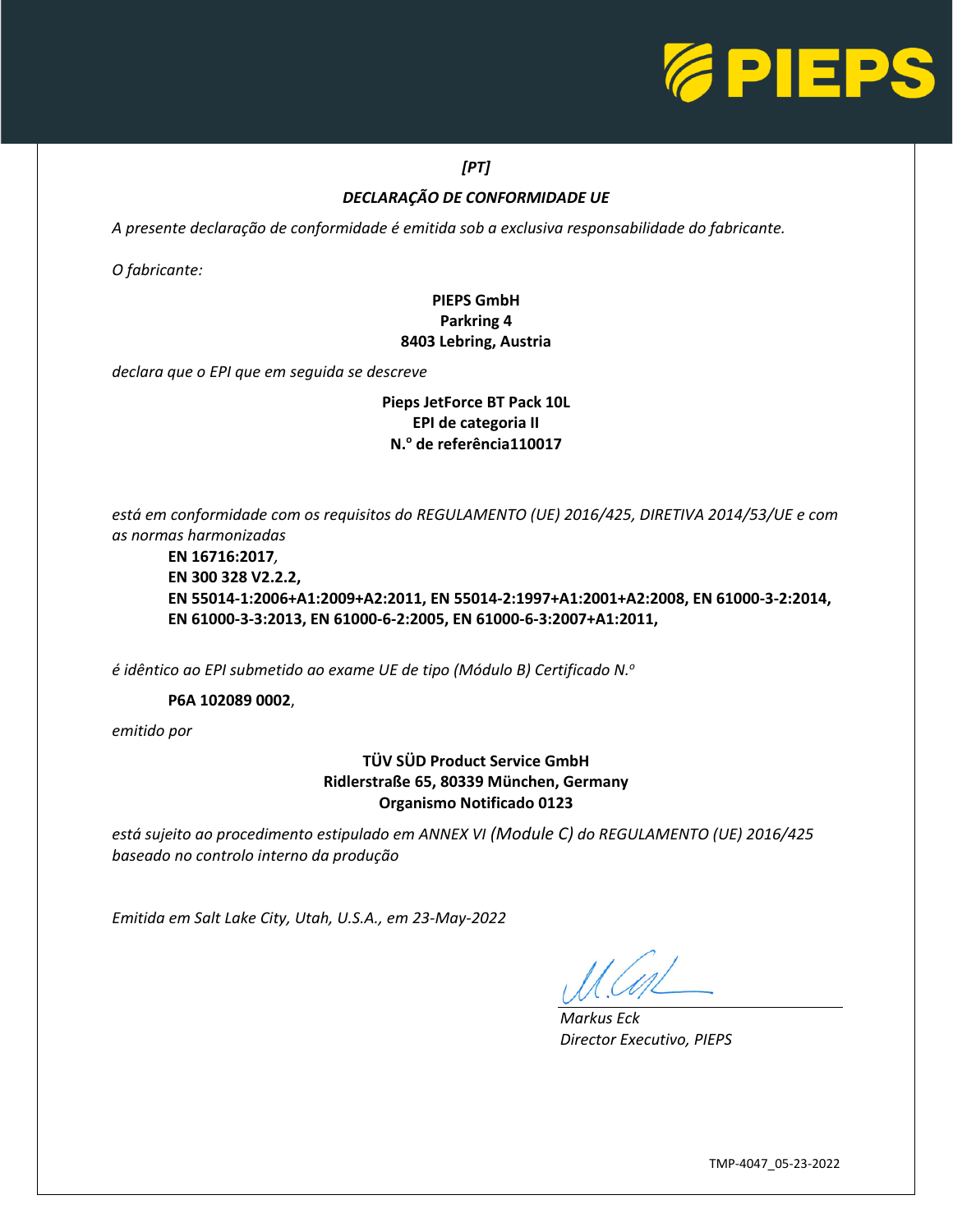

#### *[NL]*

## *EU-CONFORMITEITSVERKLARING*

*Deze conformiteitsverklaring wordt verstrekt onder volledige verantwoordelijkheid van de fabrikant.* 

*De fabrikant:*

## **PIEPS GmbH Parkring 4 8403 Lebring, Austria**

*verklaart dat de onderstaande PBM*

### **Pieps JetForce BT Pack 10L Categorie II PBM Referentienr. 110017**

*in overeenstemming is met de bepalingen van VERORDENING (EU) 2016/425, RICHTLIJN 2014/53/EU en met de geharmoniseerde norm*

#### **EN 16716:2017***,* **EN 300 328 V2.2.2, EN 55014-1:2006+A1:2009+A2:2011, EN 55014-2:1997+A1:2001+A2:2008, EN 61000-3-2:2014, EN 61000-3-3:2013, EN 61000-6-2:2005, EN 61000-6-3:2007+A1:2011,**

*gelijk is aan het PBM dat het onderwerp is van het EG-typeonderzoek (Module B) Certificaat nr.*

#### **P6A 102089 0002**,

*verstrekt door*

## **TÜV SÜD Product Service GmbH Ridlerstraße 65, 80339 München, Germany Aangemelde instantie 0123**

*is onderworpen aan de procedures volgens ANNEX VI (Module C) van Verordening (EU) nr. 2016/425 op basis van interne productiecontrole*

*Opgesteld te Salt Lake City, Utah, U.S.A., op 23-May-2022*

L

*Markus Eck De directeur, PIEPS*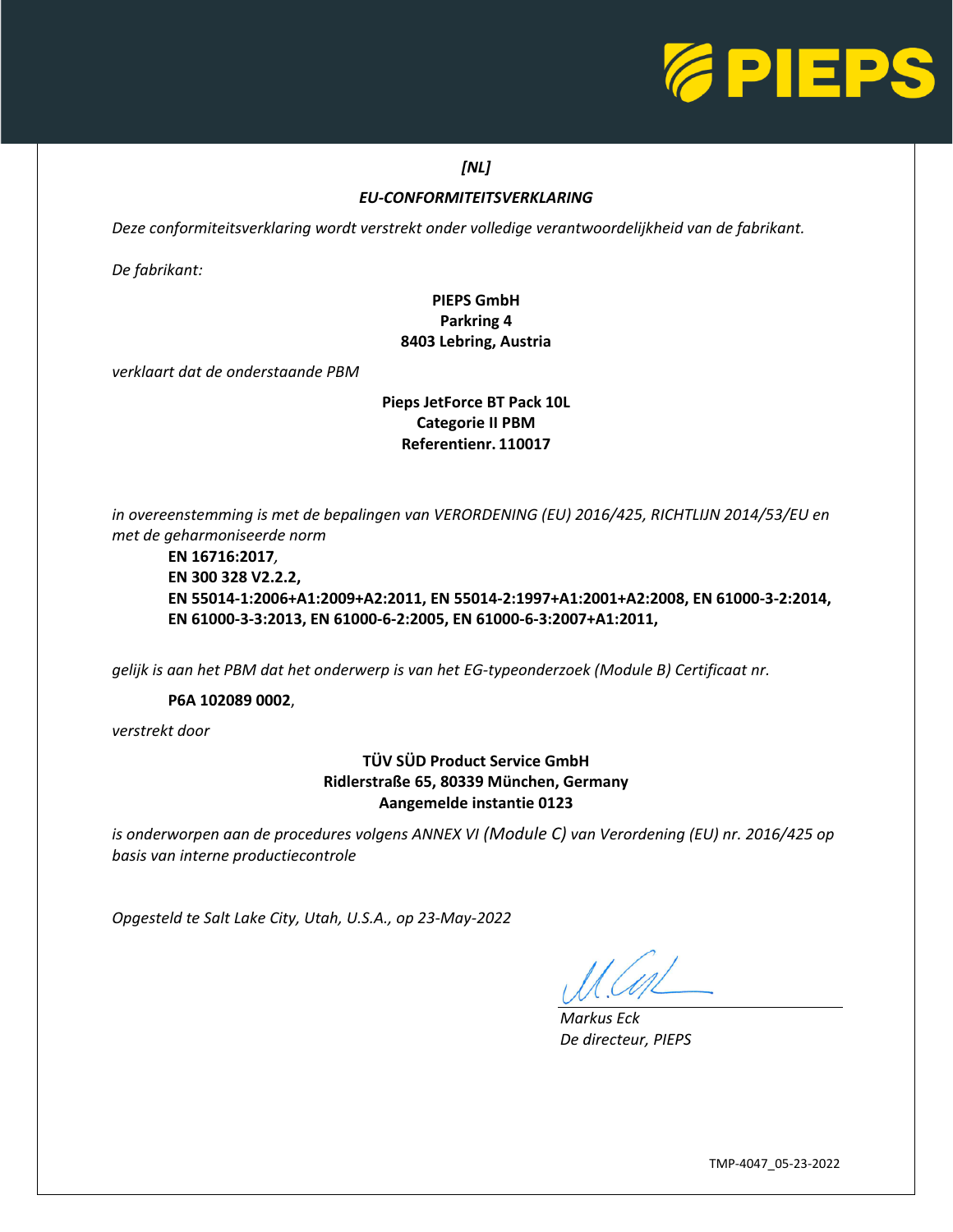

## *[SV]*

## *EU-FÖRSÄKRAN OM ÖVERENSSTÄMMELSE*

*Denna försäkran om överensstämmelse utfärdas under tillverkarens enskilda ansvar.* 

*Tillverkaren:*

## **PIEPS GmbH Parkring 4 8403 Lebring, Austria**

*försäkrar att den personliga skyddsutrustningen, nedan kallad*

**Pieps JetForce BT Pack 10L Kategori II PPE Referensnr. 110017**

*överensstämmer med reglerna i DIREKTIV (EU) 2016/425, DIREKTIV 2014/53/EU och med den harmoniserade standarden*

**EN 16716:2017***,* **EN 300 328 V2.2.2, EN 55014-1:2006+A1:2009+A2:2011, EN 55014-2:1997+A1:2001+A2:2008, EN 61000-3-2:2014, EN 61000-3-3:2013, EN 61000-6-2:2005, EN 61000-6-3:2007+A1:2011,**

*är identisk med den personliga skyddsutrustning som har genomgått EC typ-examinationen (modul B) certifikat nr.*

**P6A 102089 0002**,

*utfärdat av*

**TÜV SÜD Product Service GmbH Ridlerstraße 65, 80339 München, Germany meddelad organisation 0123**

*omfattas av förfarandet som anges för ANNEX VI (Module C) i EU-FÖRORDNING 2016/425 om intern tillverkningskontroll*

*Utfört i Salt Lake City, Utah, U.S.A., den 23-May-2022*

L

*Markus Eck Verkställande direktör, PIEPS*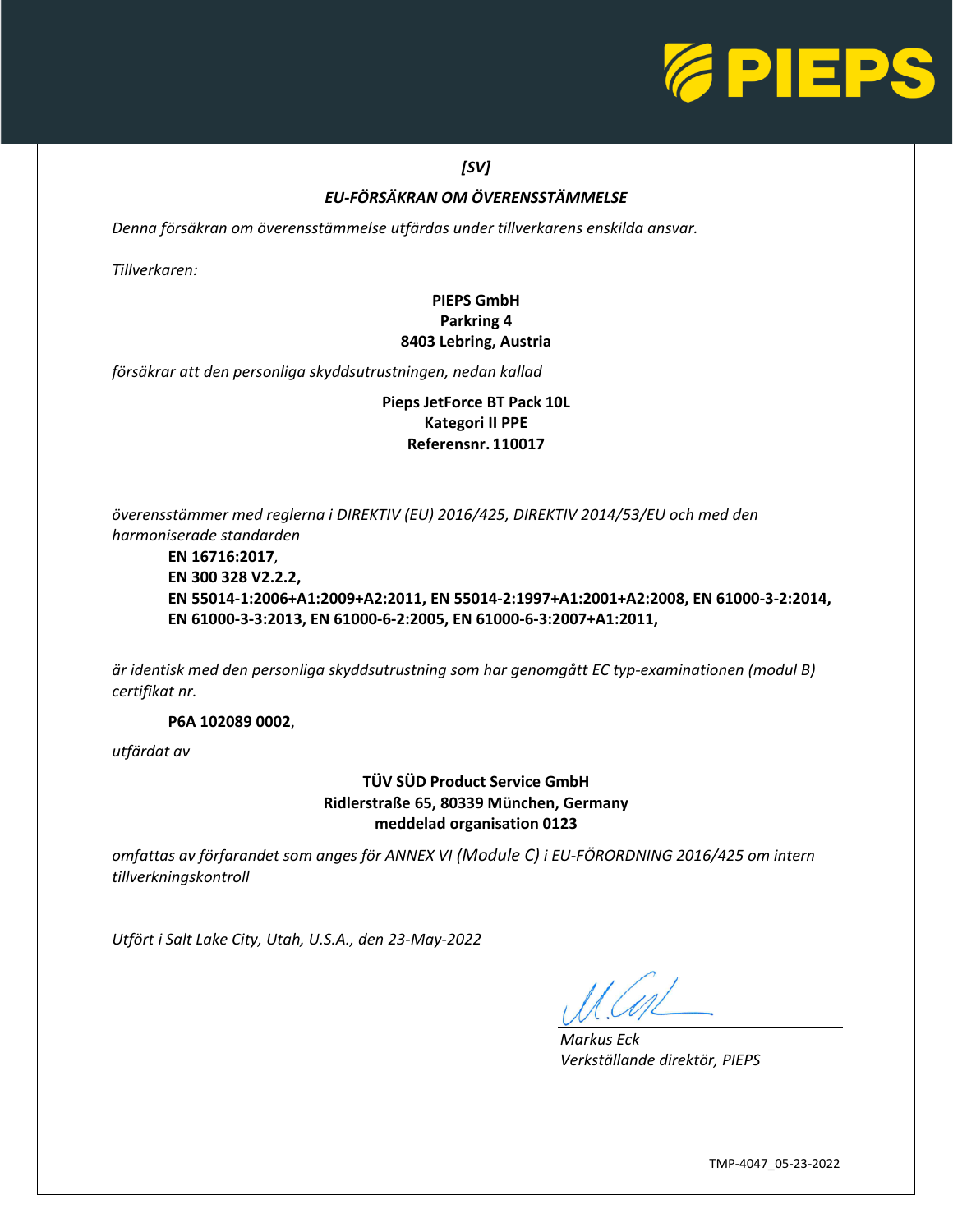

#### *[FI]*

#### *EU-VAATIMUSTENMUKAISUUSVAKUUTUS*

*Tämä vaatimustenmukaisuusvakuutus on laadittu valmistajan yksinomaisella vastuulla.* 

*Valmistaja*

## **PIEPS GmbH Parkring 4 8403 Lebring, Austria**

*vakuuttaa, että tässä kuvattu suojavaatetus*

### **Pieps JetForce BT Pack 10L luokan II suojavaatetus viitenro 110017**

*vastaa ASETUKSEN (EU) 2016/425, DIREKTIIVI 2014/53/EU ja yhdenmukaistetun standardin säännöksiä*

**EN 16716:2017***,* **EN 300 328 V2.2.2, EN 55014-1:2006+A1:2009+A2:2011, EN 55014-2:1997+A1:2001+A2:2008, EN 61000-3-2:2014, EN 61000-3-3:2013, EN 61000-6-2:2005, EN 61000-6-3:2007+A1:2011,**

*vastaa täysin suojavaatetusta, josta on tehty EU-tyyppitarkastus (moduuli B) ja saatu todistus nro,*

#### **P6A 102089 0002**,

*jonka laatija on*

## **TÜV SÜD Product Service GmbH Ridlerstraße 65, 80339 München, Germany ilmoitettu laitos 0123**

*sovelletaan ASETUKSESSA (EU) 2016/425 säädettyä ANNEX VI (Module C)-menettelyä, joka perustuu sisäiseen tuotannon valvontaan*

*Laatimispaikka: Salt Lake City, Utah, U.S.A., päivämäärä: 23-May-2022*

 $\overline{\phantom{0}}$ 

*Markus Eck Toimitusjohtaja, PIEPS*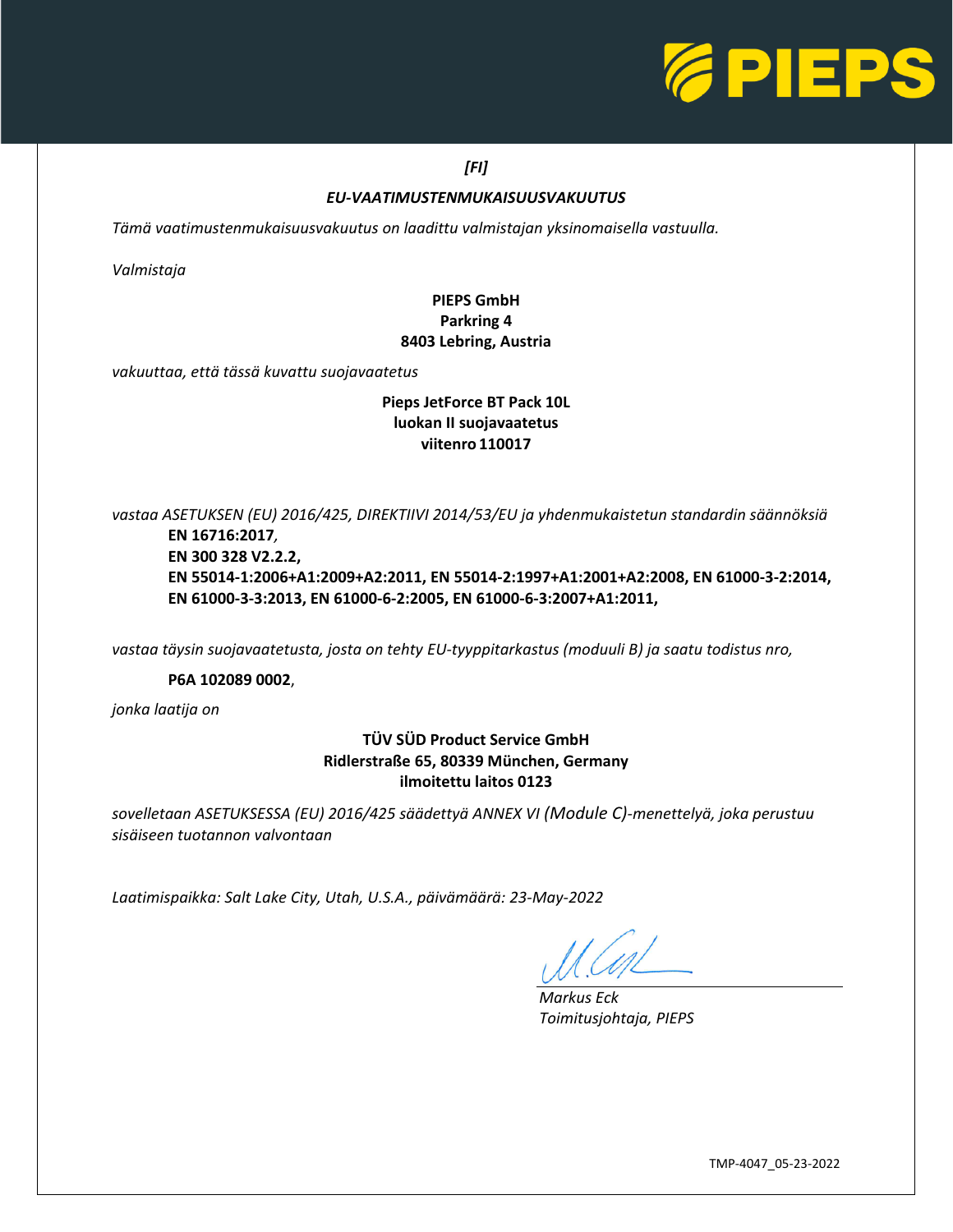

#### *[NO]*

#### *EU SAMSVARSERKLÆRING*

*Denne samsvarserklæringen er utstedt på produsentens ansvar.* 

*Produsenten:*

## **PIEPS GmbH Parkring 4 8403 Lebring, Austria**

*erklærer at PPE beskrevet heretter*

#### **Pieps JetForce BT Pack 10L kategori II PPE Referansenr. 110017**

*er i samsvar med bestemmelsene i FORORDNING (EU) 2016/425, Direktiv 2014/53/EU og med den harmoniserte standarden*

**EN 16716:2017***,* **EN 300 328 V2.2.2, EN 55014-1:2006+A1:2009+A2:2011, EN 55014-2:1997+A1:2001+A2:2008, EN 61000-3-2:2014, EN 61000-3-3:2013, EN 61000-6-2:2005, EN 61000-6-3:2007+A1:2011,**

*er identisk til den PPE som er gjenstand for EF typeundersøkelse (modul B) attest nr.*

**P6A 102089 0002**,

*utstedt av*

### **TÜV SÜD Product Service GmbH Ridlerstraße 65, 80339 München, Germany Teknisk kontrollorgan 0123**

*er underlagt prosedyren beskrevet i ANNEX VI (Module C) av FORORDNING (EU) 2016/425 basert på intern produksjonskontroll*

*Utført ved Salt Lake City, Utah, U.S.A., den 23-May-2022*

L

*Markus Eck Administrerende direktør, PIEPS*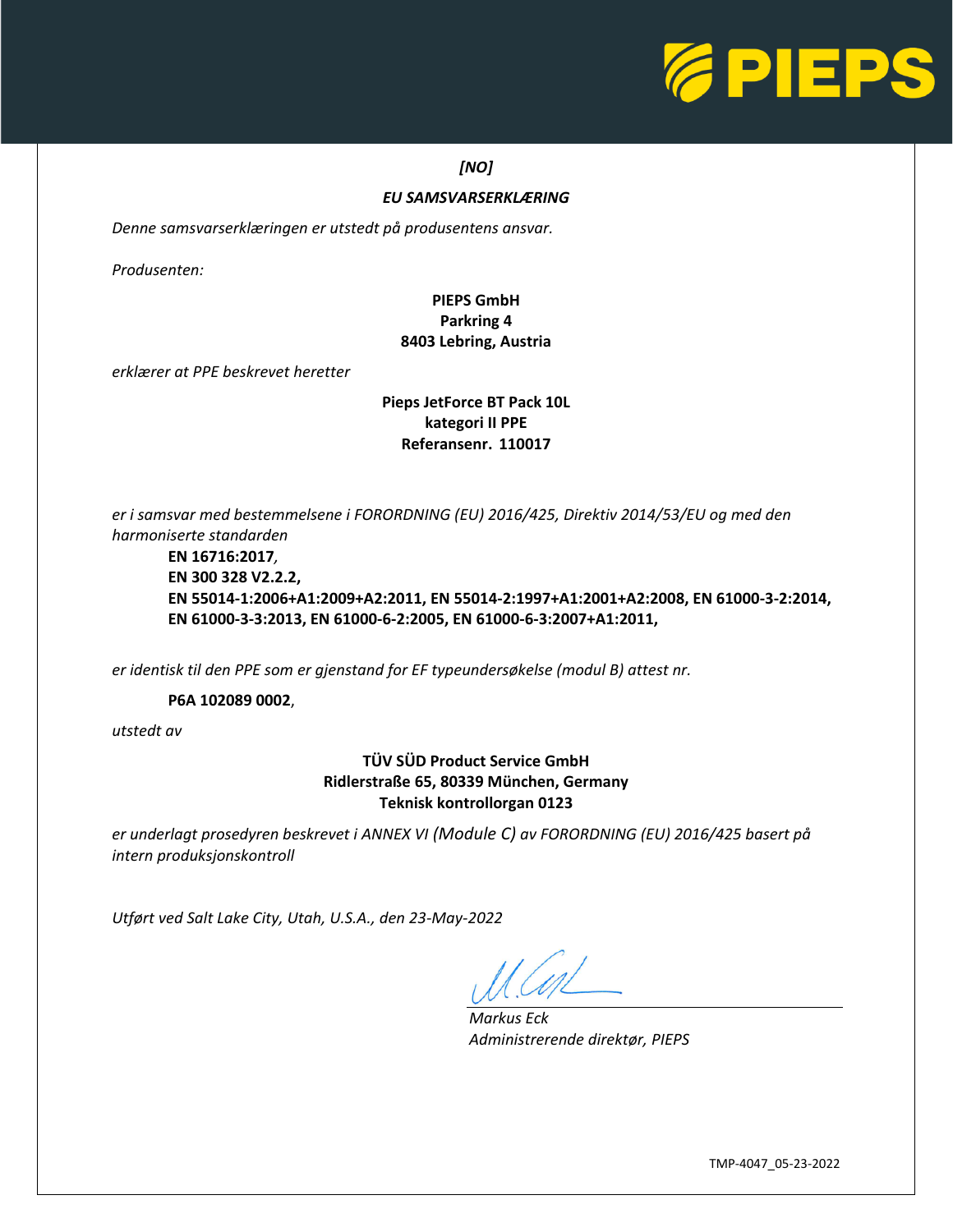

# *[CZ]*

# *EU PROHLÁŠENÍ O SHODĚ*

*Toto prohlášení o shodě je vydáváno na výhradní odpovědnost výrobce.* 

*Výrobce:*

## **PIEPS GmbH Parkring 4 8403 Lebring, Austria**

*prohlašuje, že níže popsaný PPE*

#### **Pieps JetForce BT Pack 10L Kategorie II PPE Reference č. 110017**

*je v souladu s ustanoveními REGULACE (EU) 2016/425, SMčRNICE 2014/53/EU a s harmonizujícími standardy*

**EN 16716:2017***,* **EN 300 328 V2.2.2, EN 55014-1:2006+A1:2009+A2:2011, EN 55014-2:1997+A1:2001+A2:2008, EN 61000-3-2:2014, EN 61000-3-3:2013, EN 61000-6-2:2005, EN 61000-6-3:2007+A1:2011,**

*je totožný s PPE, které je předmětem EU přezkoušení typu (modul B) certifikát č*

**P6A 102089 0002**,

*vydaného*

## **TÜV SÜD Product Service GmbH Ridlerstraße 65, 80339 München, Germany Ohlašovací orgán 0123**

*podléhá postupu stanovenému v kapitole ANNEX VI (Module C) NAŘÍZENÍ (EU) 2016/425 na základě vnitřní kontroly výroby*

*Vyhotoveno v Salt Lake City, Utah, U.S.A., dne 23-May-2022*

L

*Markus Eck Jednatel společnosti, PIEPS*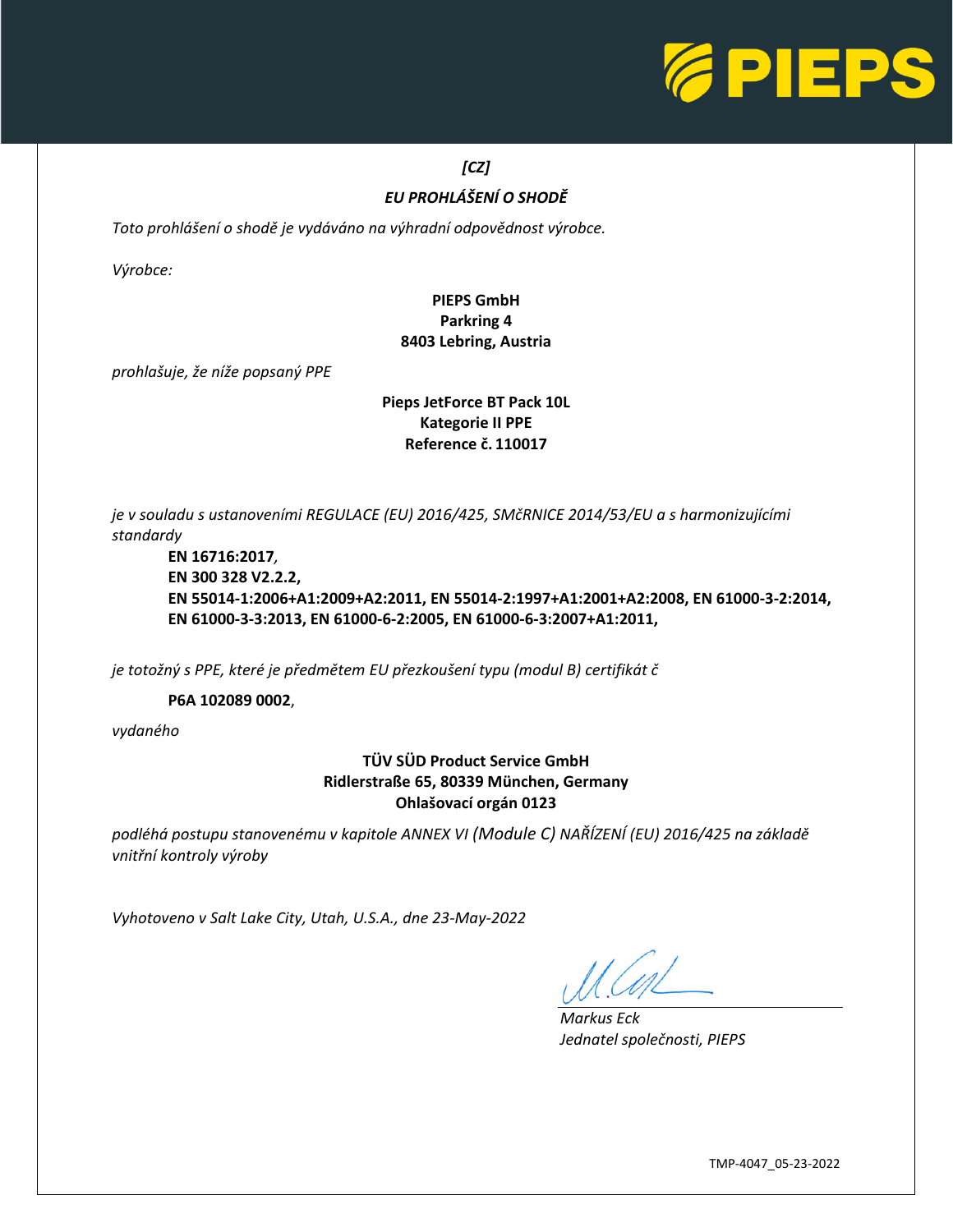

## *[PL]*

## *EUROPEJSKA DEKLARACJA ZGODNOŚCI*

*Niniejsza deklaracja zgodności wydawana jest na wyłączną odpowiedzialność producenta.* 

*Producent:*

## **PIEPS GmbH Parkring 4 8403 Lebring, Austria**

*deklaruje, że ŚOI opisane poniżej*

### **Pieps JetForce BT Pack 10L Kategoria II ŚOI Odniesienie nr 110017**

*są zgodne z wydaniami ROZPORZĄDZENIA (UE) 2016/425, DYREKTYWA 2014/53/UE i z normą zharmonizowaną*

**EN 16716:2017***,* **EN 300 328 V2.2.2, EN 55014-1:2006+A1:2009+A2:2011, EN 55014-2:1997+A1:2001+A2:2008, EN 61000-3-2:2014, EN 61000-3-3:2013, EN 61000-6-2:2005, EN 61000-6-3:2007+A1:2011,**

*są takie same, jak ŚOI, które podlegają badaniom typowym dla UE (moduł B), Certyfikat nr*

**P6A 102089 0002**,

*wydane przez*

## **TÜV SÜD Product Service GmbH Ridlerstraße 65, 80339 München, Germany Jednostka notyfikowana 0123**

*podlega procedurze określonej w ANNEX VI (Module C) ROZPORZĄDZENIA (UE) 2016/425 w oparciu o wewnętrzną kontrolę produkcji*

*Wykonane Salt Lake City, Utah, U.S.A., w 23-May-2022*

L

*Markus Eck Dyrektor zarządzający, PIEPS*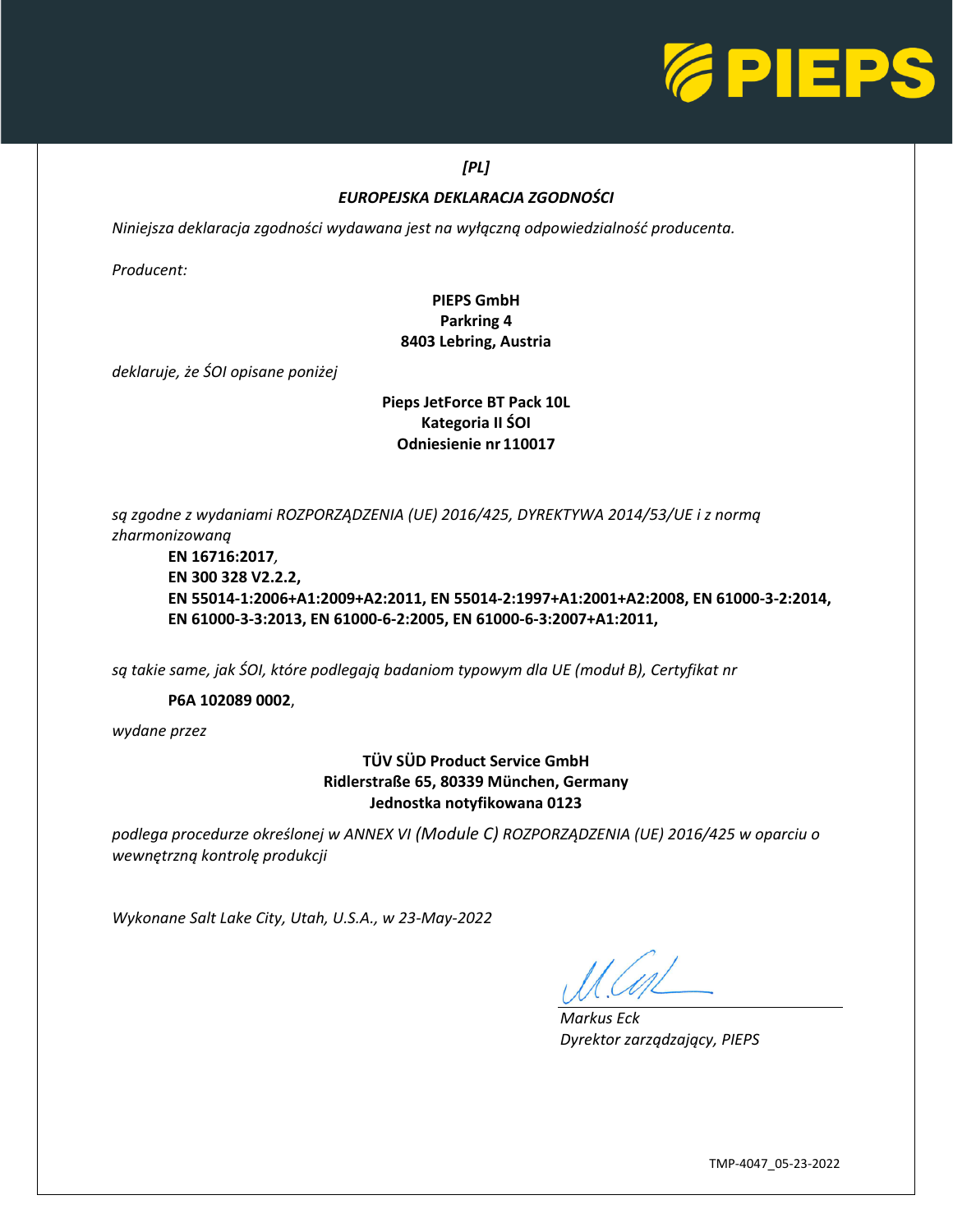

## *[SI]*

#### *IZJAVA O SKLADNOSTI EU*

*Izjava o skladnosti je bila izdana na podlagi odgovornosti proizvajalca.* 

*Proizvajalec:*

## **PIEPS GmbH Parkring 4 8403 Lebring, Austria**

*izjavlja, da je v nadaljevanju opisana osebna varovalna oprema (OVO)*

### **Pieps JetForce BT Pack 10L Category II, PPE (osebna varovalna oprema) referenčna št. 110017**

*v skladu z določbami UREDBE (EU) 2016/425, DIREKTIVA 2014/53/EU in harmoniziranim standardom*

**EN 16716:2017***,* **EN 300 328 V2.2.2, EN 55014-1:2006+A1:2009+A2:2011, EN 55014-2:1997+A1:2001+A2:2008, EN 61000-3-2:2014, EN 61000-3-3:2013, EN 61000-6-2:2005, EN 61000-6-3:2007+A1:2011,**

*Identična osebni varovalni opremi, za kateri velja EEC certifikat (tip modul B), š t.*

#### **P6A 102089 0002**,

*Izdan s strani*

## **TÜV SÜD Product Service GmbH Ridlerstraße 65, 80339 München, Germany Priglašeni organ 0123**

*za katerega veljajo postopki, določeni v ANNEX VI (Module C) UREDBI (EU) 2016/425 na podlagi notranjega nadzora proizvodnje*

*Podpisano v Salt Lake City, Utah, U.S.A., , dne23-May-2022*

*Markus Eck Izvršni direktor, PIEPS*

 $\overline{\phantom{0}}$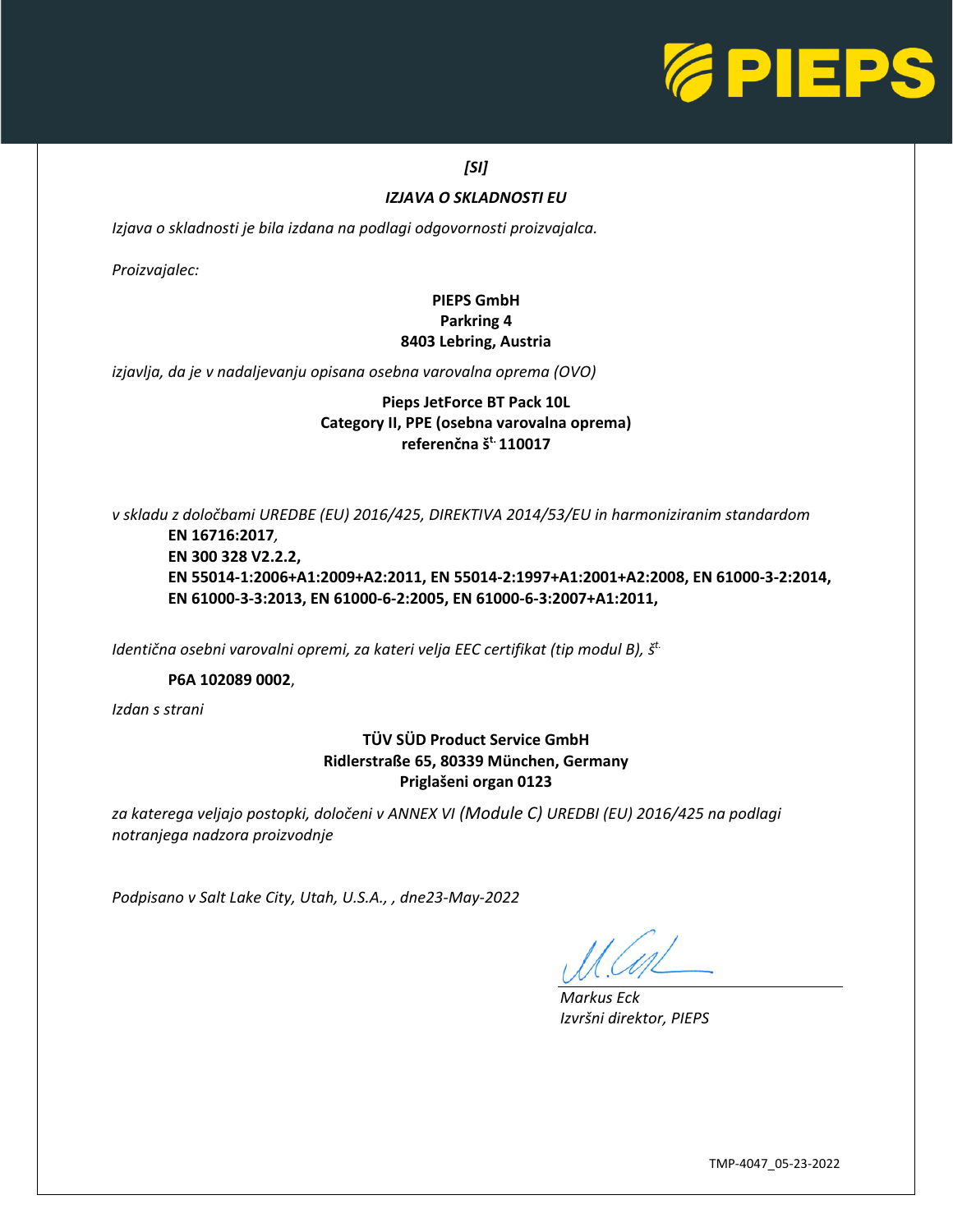

## *[HU]*

## *EU-MEGFELELŐSÉGI NYILATKOZAT*

*A megfelelőségi nyilatkozatot a gyártó kizárólagos felelőssége tudatában állította ki.* 

*A gyártó:*

## **PIEPS GmbH Parkring 4 8403 Lebring, Austria**

*kijelenti, hogy az alábbiakban ismertetett egyéni védőeszköz*

## **Pieps JetForce BT Pack 10L II. kategóriás egyéni védőeszköz Referenciaszám 110017**

*megfelel a 2016/425 (EU) RENDELET, 2014/53/EU IRÁNYELVE előírásainak és a harmonizált szabványoknak*

**EN 16716:2017***,* **EN 300 328 V2.2.2, EN 55014-1:2006+A1:2009+A2:2011, EN 55014-2:1997+A1:2001+A2:2008, EN 61000-3-2:2014, EN 61000-3-3:2013, EN 61000-6-2:2005, EN 61000-6-3:2007+A1:2011,**

*megfelel az EU-típusú vizsgálati (B modul) tanúsítványszámmal megjelölt védőeszköznek*

**P6A 102089 0002**,

*kiadója:*

## **TÜV SÜD Product Service GmbH Ridlerstraße 65, 80339 München, Germany Bejelentett szervezet 0123**

*az (EU) 2016/425 RENDELET ANNEX VI (Module C) részében meghatározottak szerint folytatott belső gyártásellenőrzési eljárás alá tartozik*

*Kelt: Salt Lake City, Utah, U.S.A., 23-May-2022*

L

*Markus Eck ügyvezető igazgató, PIEPS*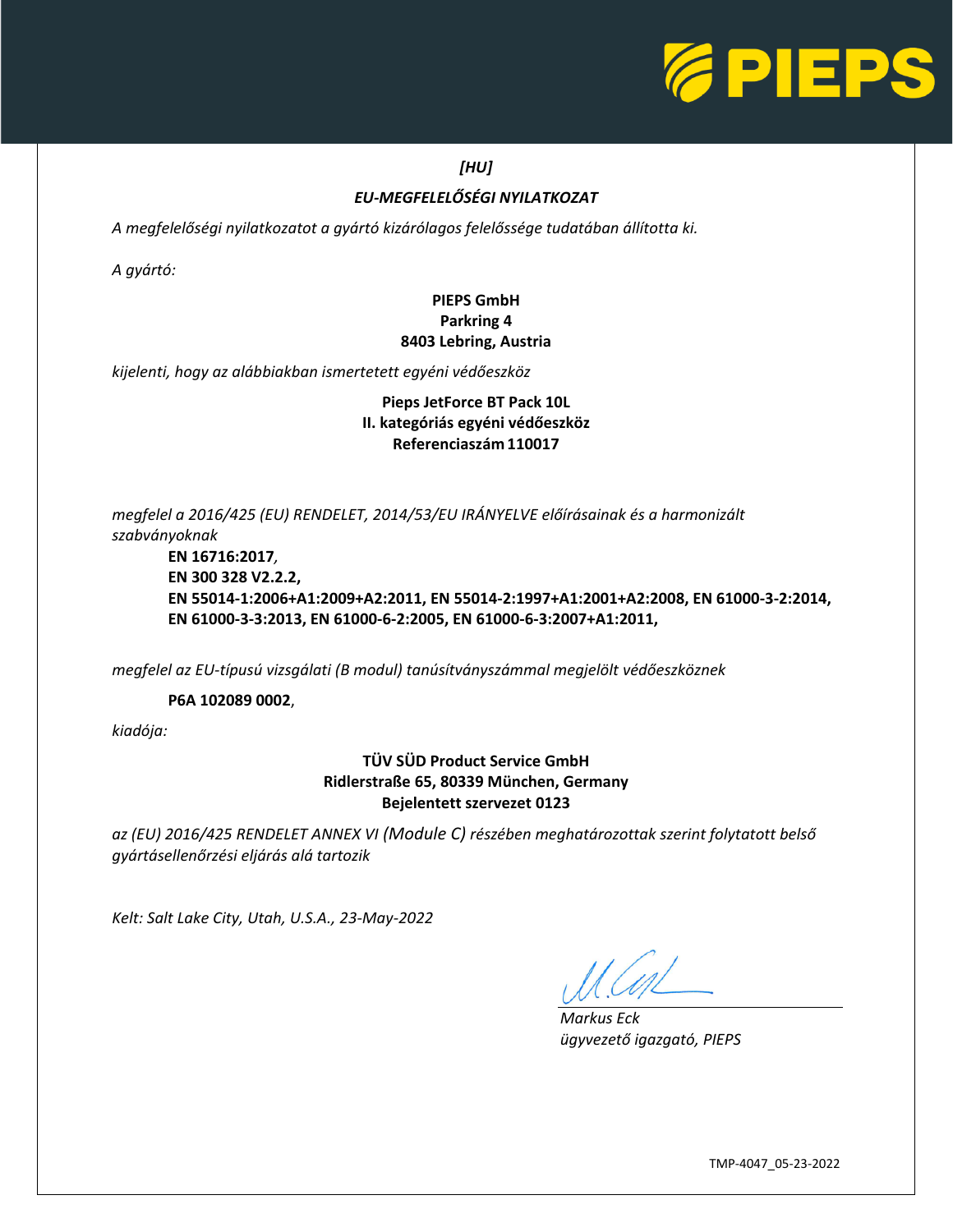

#### *[BG]*

## *ЕС ДЕКЛАРАЦИЯ ЗА СЪОТВЕТСТВИЕ*

*Настоящата декларация за съответствие се издава с единствената отговорност на производителя.* 

*Производителят:*

## **PIEPS GmbH Parkring 4 8403 Lebring, Austria**

*декларира, че ЛПС, описано по-долу,*

## **Pieps JetForce BT Pack 10L ЛПС от категория II Референтен №110017**

*е в съответствие с разпоредбите на РЕГЛАМЕНТ (ЕС) 2016/425, ДИРЕКТИВА 2014/53/ЕС и с хармонизирания стандарт*

**EN 16716:2017***,* **EN 300 328 V2.2.2, EN 55014-1:2006+A1:2009+A2:2011, EN 55014-2:1997+A1:2001+A2:2008, EN 61000-3-2:2014, EN 61000-3-3:2013, EN 61000-6-2:2005, EN 61000-6-3:2007+A1:2011,**

*е идентично с ЛПС, което е обект на ЕС изпитвания на типа (Модул B) Сертификат №*

**P6A 102089 0002**,

*издаден от*

## **TÜV SÜD Product Service GmbH Ridlerstraße 65, 80339 München, Germany Нотифициран орган 0123**

*е обект на процедурата, заложена в ANNEX VI (Module C) от РЕГЛАМЕНТ (ЕС) 2016/425, въз основа на вътрешен производствен контрол*

*Извършена в Salt Lake City, Utah, U.S.A., на 23-May-2022*

L

*Markus Eck Управляващ директор, PIEPS*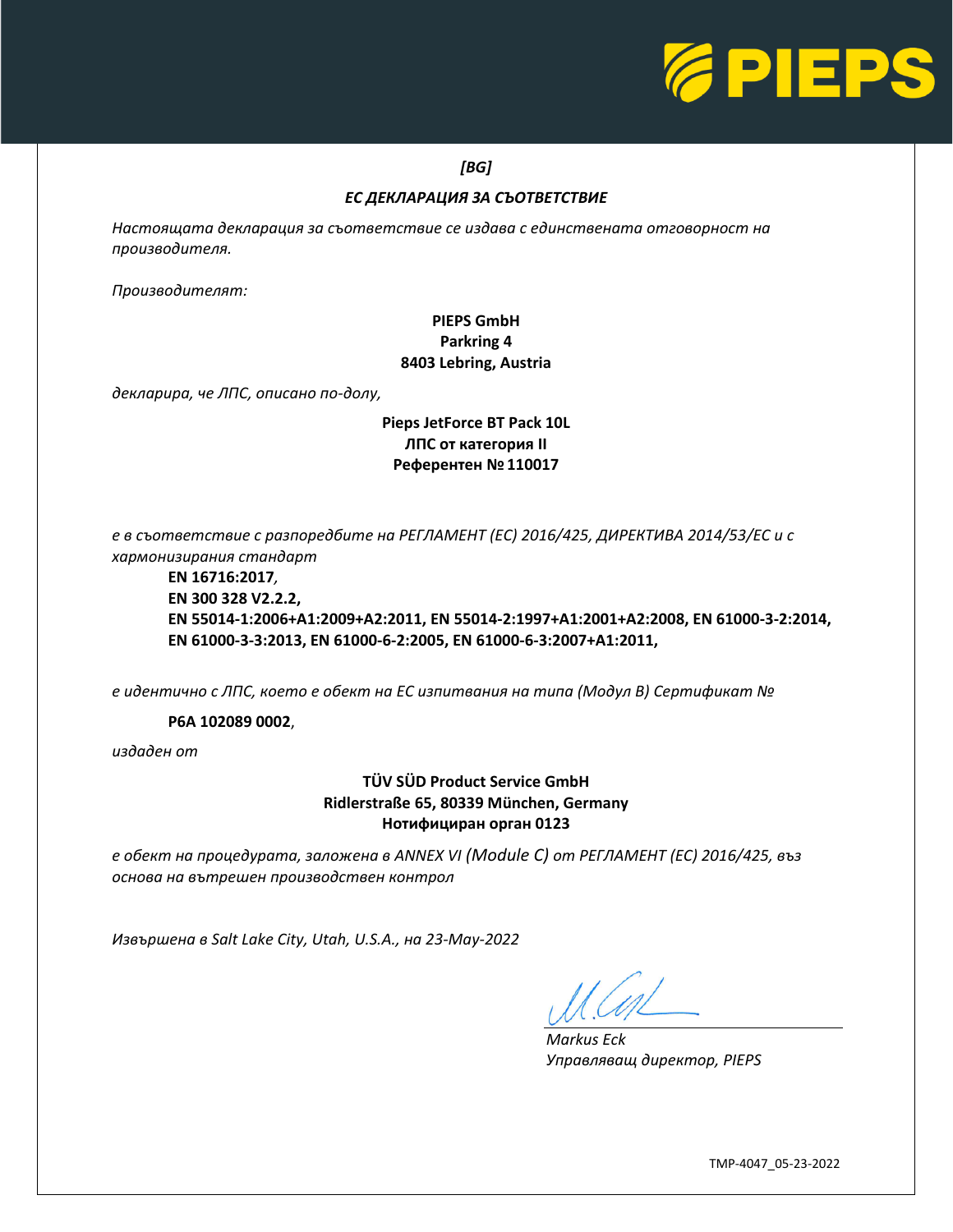

## *[DA]*

#### *EU-OVERENSSTEMMELSESERKLÆRING*

*Denne overensstemmelseserklæring er udstedt på producentens eget ansvar.* 

*Producenten:*

## **PIEPS GmbH Parkring 4 8403 Lebring, Austria**

*erklærer at dette PPE, som er beskrevet herefter*

#### **Pieps JetForce BT Pack 10L Kategori II PPE Reference nr. 110017**

*er i overensstemmelse med bestemmelserne i FORORDNING (EU) NR. 2016/425, DIREKTIV 2014/53/EU og med den harmoniserede standard*

#### **EN 16716:2017***,* **EN 300 328 V2.2.2, EN 55014-1:2006+A1:2009+A2:2011, EN 55014-2:1997+A1:2001+A2:2008, EN 61000-3-2:2014, EN 61000-3-3:2013, EN 61000-6-2:2005, EN 61000-6-3:2007+A1:2011,**

*er identisk med det PPE, som er genstand for EU-typeafprøvningsattest (Modul B) nr.*

**P6A 102089 0002**,

*udstedt af*

### **TÜV SÜD Product Service GmbH Ridlerstraße 65, 80339 München, Germany Bemyndiget organ 0123**

*er underlagt proceduren under ANNEX VI (Module C) i FORORDNING (EU) 2016/425 baseret på intern produktionskontrol*

*Udfærdiget i Salt Lake City, Utah, U.S.A., den 23-May-2022*

L

*Markus Eck Administrerende direktør, PIEPS*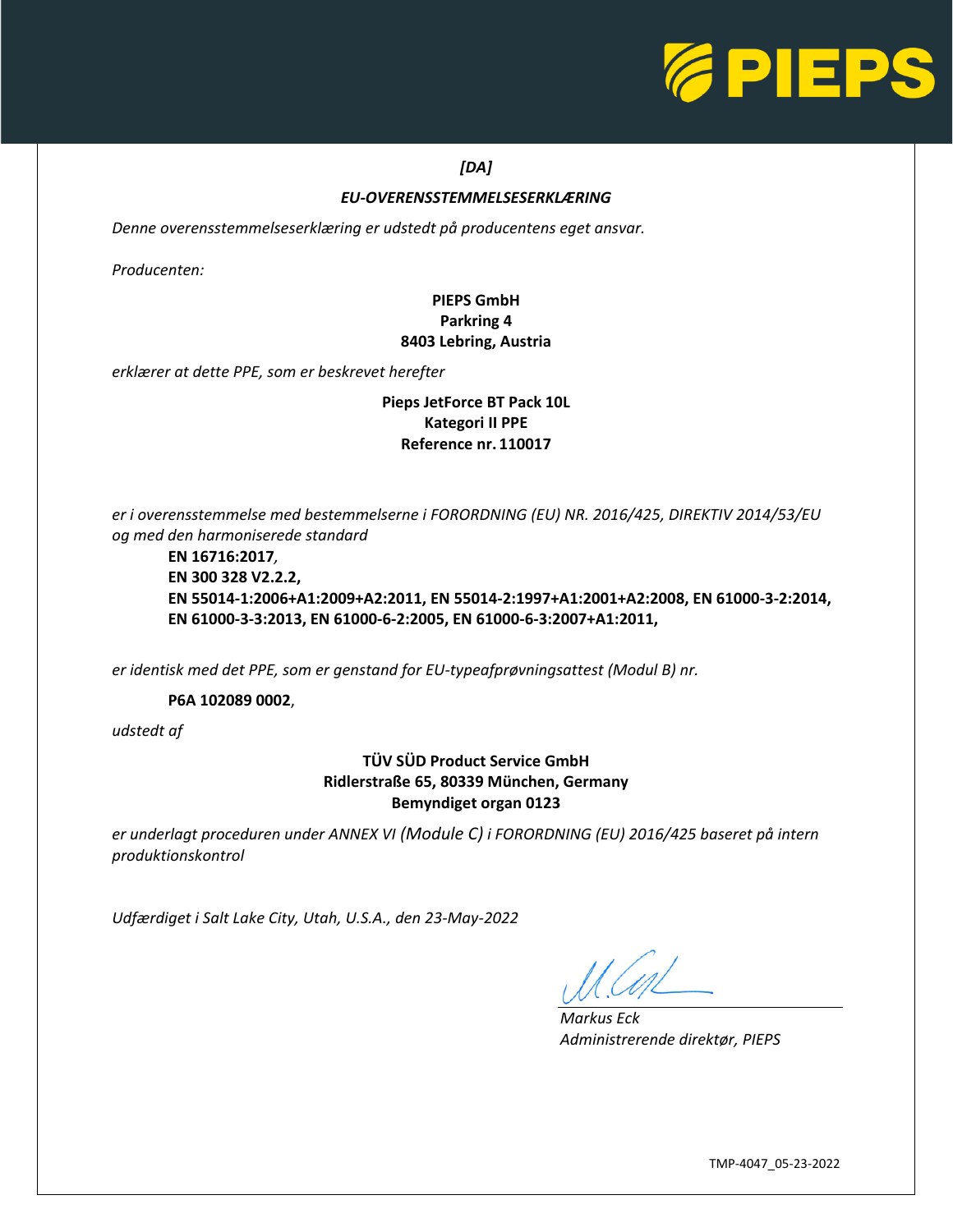

## *[EL]*

## *ΔΗΛΩΣΗ ΣΥΜΜΟΡΦΩΣΗΣ ΕΕ*

*Η παρούσα δήλωση συμμόρφωσης εκδίδεται με αποκλειστική ευθύνη του κατασκευαστή.* 

*Ο κατασκευαστής:*

## **PIEPS GmbH Parkring 4 8403 Lebring, Austria**

*δηλώνει ότι ο εξοπλισμός ατομικής προστασίας (ΕΑΠ) που περιγράφεται παρακάτω*

## **Pieps JetForce BT Pack 10L Κατηγορία II ΕΑΠ Αρ. αναφοράς 110017**

*συμμορφώνεται με τις προδιαγραφές του ΚΑΝΟΝΙΣΜΟΥ (ΕΕ) 2016/425, ΟΔΗΓΙΑ 2014/53/ΕΕ και με το εναρμονισμένο πρότυπο*

**EN 16716:2017***,* **EN 300 328 V2.2.2, EN 55014-1:2006+A1:2009+A2:2011, EN 55014-2:1997+A1:2001+A2:2008, EN 61000-3-2:2014, EN 61000-3-3:2013, EN 61000-6-2:2005, EN 61000-6-3:2007+A1:2011,**

*είναι πανομοιότυπος με τον εξοπλισμό ατομικής προστασίας (ΕΑΠ) που αποτελεί αντικείμενο της εξέτασης τύπου EΕ (ενότητα B) με αρ. πιστοποιητικού*

#### **P6A 102089 0002**,

*που εκδόθηκε από*

### **TÜV SÜD Product Service GmbH Ridlerstraße 65, 80339 München, Germany Κοινοποιημένος οργανισμός 0123**

*υπόκειται στη διαδικασία που ορίζεται στο ANNEX VI (Module C) του ΚΑΝΟΝΙΣΜΟΥ (EΕ) 2016/425 με βάση τον εσωτερικό έλεγχο παραγωγής*

*Πραγματοποιήθηκε στο Salt Lake City, Utah, U.S.A., στις 23-May-2022*

L

*Markus Eck Διευθύνων Σύμβουλος, PIEPS*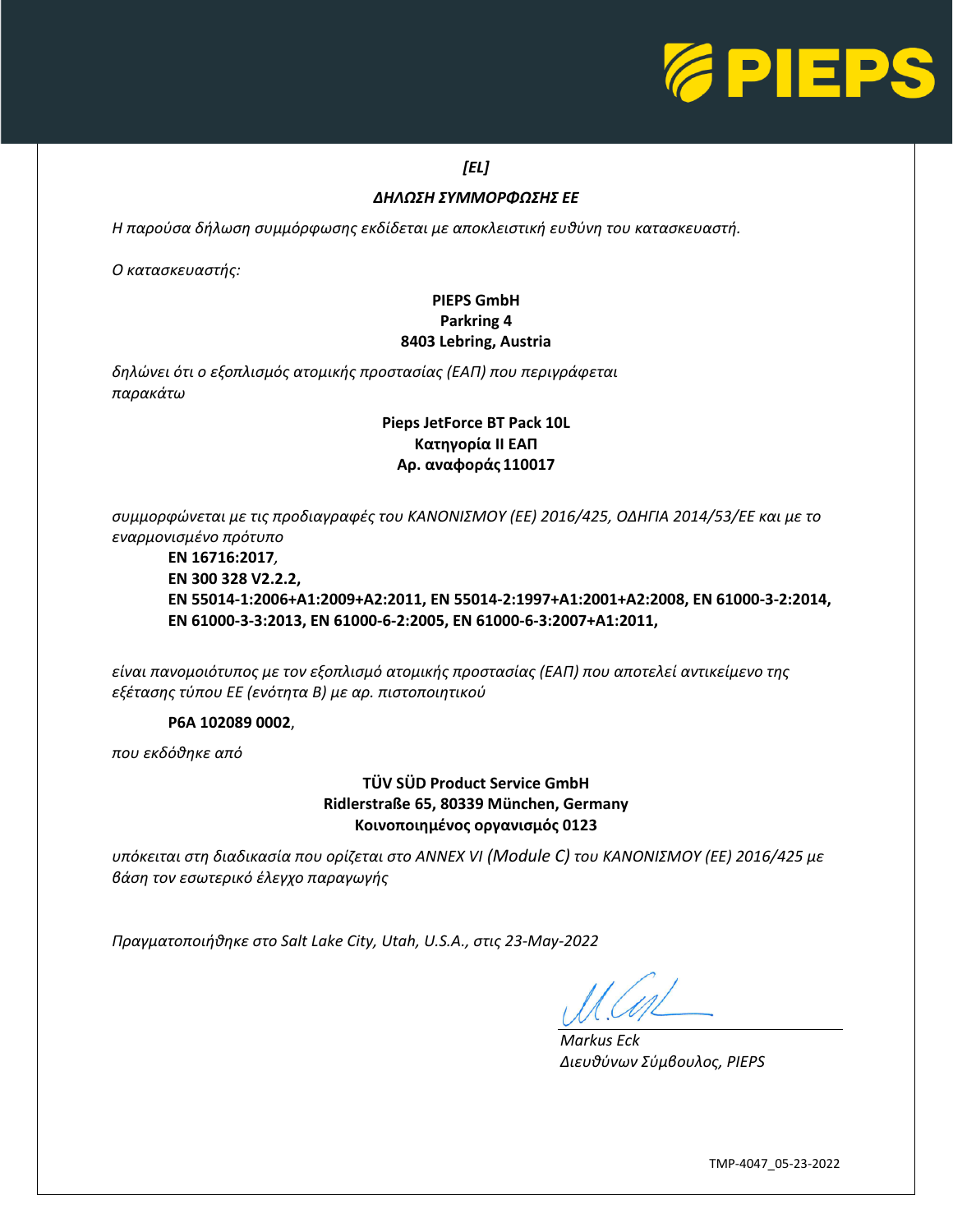

## *[RO]*

### *DECLARAȚIE DE CONFORMITATE UE*

*Această declarație de conformitate a fost emisă pe răspunderea exclusivă a producătorului.* 

*Producătorul:*

## **PIEPS GmbH Parkring 4 8403 Lebring, Austria**

*Declară că echipamentul personal de protecție (EPP) descris în continuare*

**Pieps JetForce BT Pack 10L EPP Categoria II Nr. referință 110017**

*Este în conformitate cu prevederile REGLEMENTĂRII (UE) 2016/425, DIRECTIVA 2014/53/UE și cu standardele armonizate*

**EN 16716:2017***,* **EN 300 328 V2.2.2, EN 55014-1:2006+A1:2009+A2:2011, EN 55014-2:1997+A1:2001+A2:2008, EN 61000-3-2:2014, EN 61000-3-3:2013, EN 61000-6-2:2005, EN 61000-6-3:2007+A1:2011,**

*Este identic cu EPP, care face obiectul omologării de tip UE (Modul B) Nr. certificat*

**P6A 102089 0002**,

*emis de*

## **TÜV SÜD Product Service GmbH Ridlerstraße 65, 80339 München, Germany Autoritate competentă 0123**

*este supus procedurilor specificate în secțiunea ANNEX VI (Module C) din REGULAMENTUL (UE) 2016/425, bazate pe controlul intern al producției*

*Realizate la Salt Lake City, Utah, U.S.A., pe 23-May-2022*

*Markus Eck Director general, PIEPS*

L